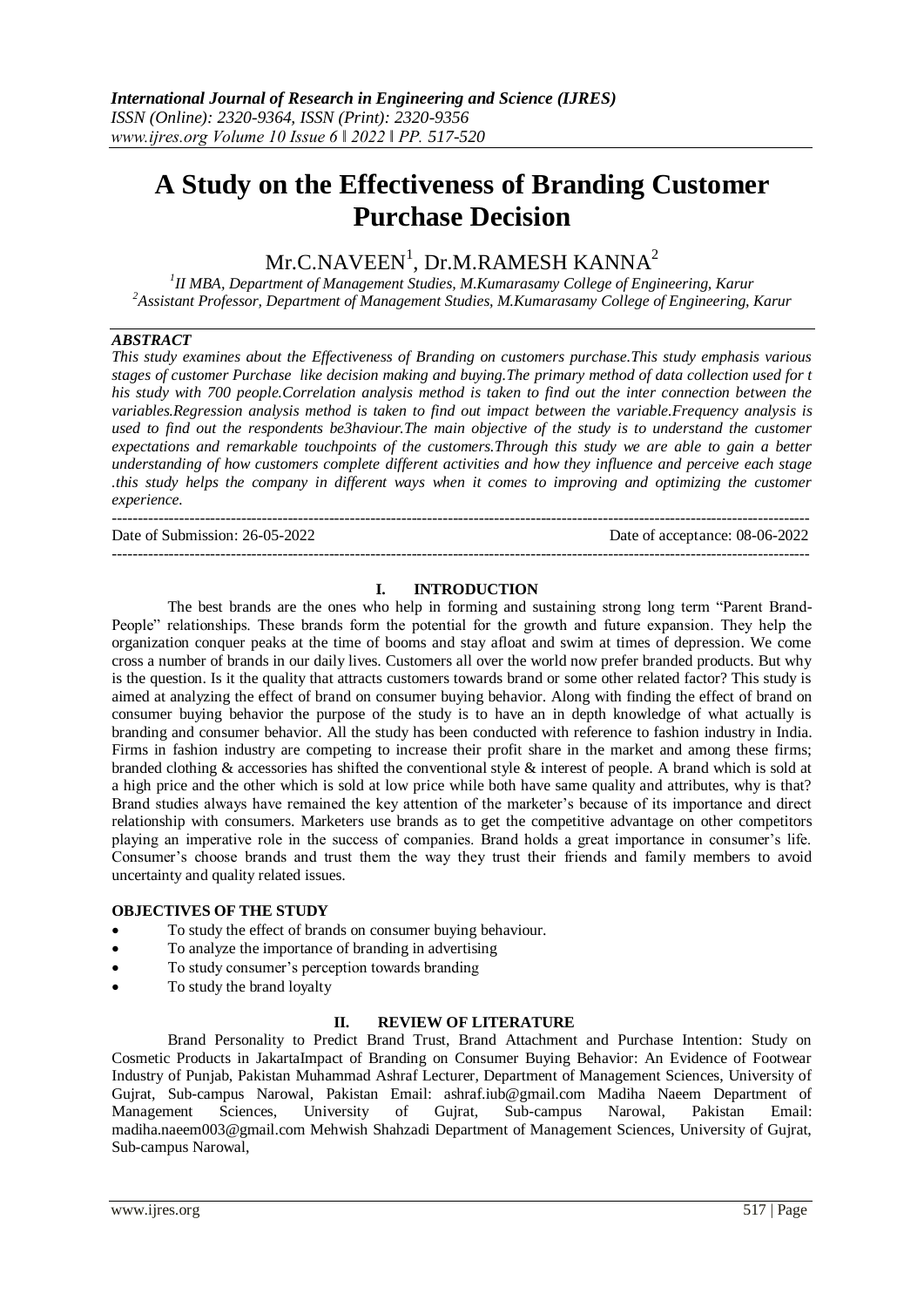Department of business administration Istanbul Commerce University, Istanbul, Turkey THE EFFECT OF BRAND NAME ON CONSUMER BUYING BEHAVIOR: EMPIRICAL STUDY ON SOMALI STUDENTS IN ISTANBUL FUAD ALI BULLE Master Student, Faculty social science

Influence of Brand Name on Consumer Choice & Decision 1Umer Shehzad, 2 Salman Ahmad, 3Kashif Iqbal, 4Muhammad Nawaz, 5 Saqib Usman (M.Phil Scholar) (M.Phil Scholar) (M.Phil Scholar) (M.Phil Scholar) (M.Phil Scholar) University of the Punjab, Lahore Pakistan, Superior University, Lahore Pakistan

Impact of Brand Awareness and Social Media Content Marketing on Consumer Purchase Decision Sinoka Ansari\*1, Ghishwa Ansari2 , Muhammad Umar Ghori3 , Abdul Ghafoor Kazi4 1,2,3,4Department of Management Sciences, Shaheed Zulfiqar Ali Bhutto Institure of Science and Technology (SZABIST), Hyderabad, Pakistan. \* Corresponding author: sinokaansari@hotmail.co

Journal of Historical Research in Marketing Emerald Article: A history of the concept of branding: practice and theory Wilson Bastos, Sidney J. Levy Article information: To cite this document: Wilson Bastos, Sidney J. Levy, (2012),"A history of the concept of branding: practice and theory", Journal of Historical Research in Marketing, Vol. 4 Iss: 3 pp. 347 - 368 Permanent link to this document: http://dx.doi.org/10.1108/17557501211252934 Downloaded on: 06-08-2012 References: This document contains references to 96 other document

#### **III. RESEARCHMETHODOLOGY**

#### **Sampling Method:**

Stratified random sampling is a method of sampling that involves the division of a population into smaller subgroups known as strata. In stratified random sampling, or stratification, the strata are formed based on members' shared attributes or characteristics such as income or educational attainment.

#### **Model**



#### **ANALYSIS AND INTERPRETATION**

Table for brand image and brand awareness

HO-There is no relation between the brand image and brand awareness

H1- There is a relation between the brand image and brand awareness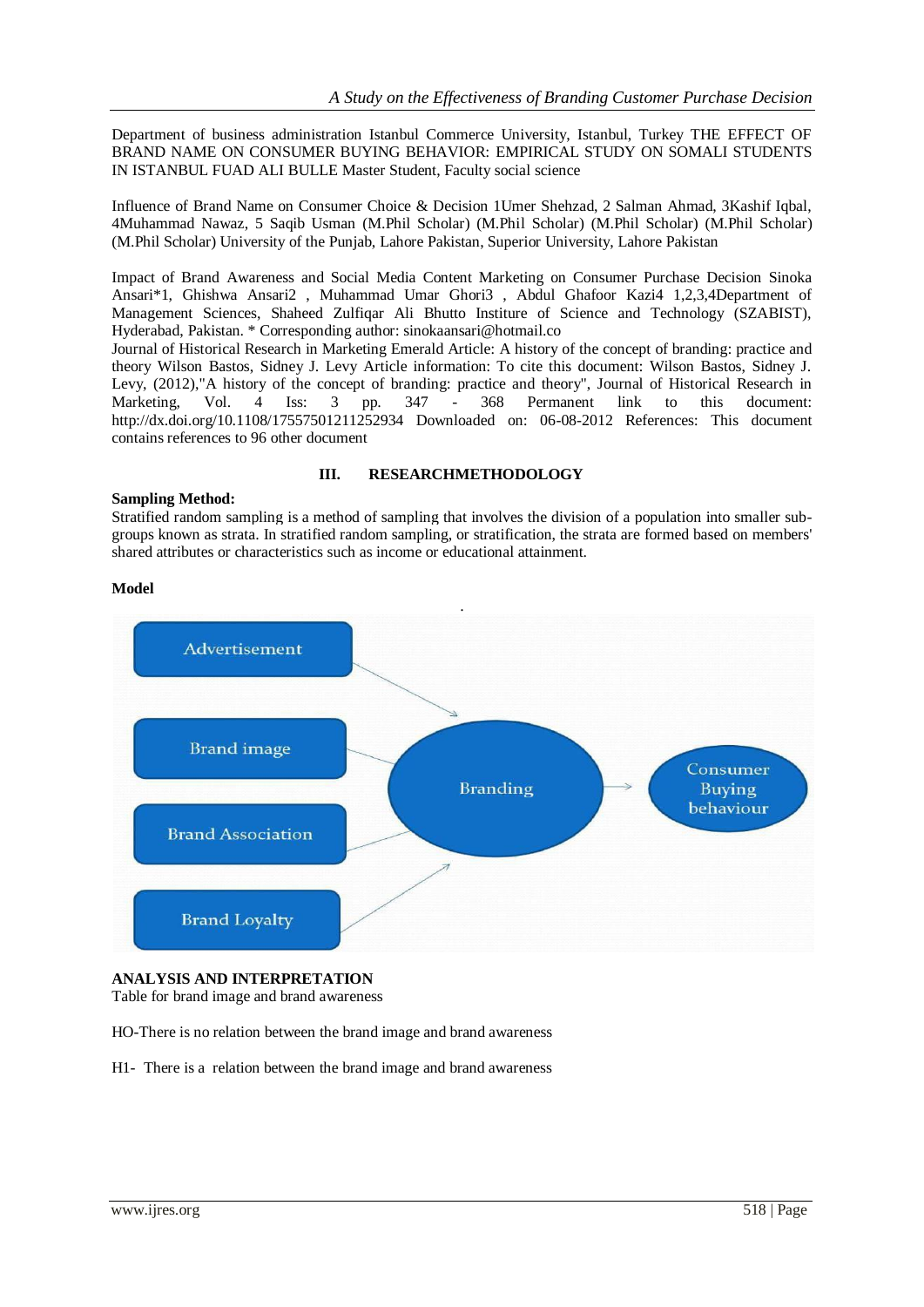| ARU VA<br><b>Brandimage</b> |                |     |             |          |      |
|-----------------------------|----------------|-----|-------------|----------|------|
|                             | Sum of Squares | Df  | Mean Square |          | Sig. |
| <b>Between Groups</b>       | 347.922        |     | 86.981      | 1772.145 | .000 |
| Within Groups               | 34.112         | 695 | .049        |          |      |
| Total                       | 382.034        | 699 |             |          |      |
|                             |                |     |             |          |      |

From the above table the calculated table sum value is .000 which was the level of 0.05%. Hence the OH is truly fit and it is acceptable

#### **Correlation**

**ANOVA**

Table for social media and brand trust

HO – There is no inter connection between social media and brand trust

H1- There is inter connection between social media and brand trust

**Correlations**

|                   |                            | socialmedia | <b>Brandtrust</b> |
|-------------------|----------------------------|-------------|-------------------|
| socialmedia       | <b>Pearson Correlation</b> |             | $1.686^{**}$      |
|                   | Sig. (2-tailed)            |             | .000              |
|                   | N                          | 700         | 700               |
| <b>Brandtrust</b> | <b>Pearson Correlation</b> | $.686^{**}$ |                   |
|                   | Sig. (2-tailed)            | .000        |                   |
|                   | N                          | 700         | 700               |
|                   |                            |             |                   |

\*\*. Correlation is significant at the 0.01 level (2-tailed).

From the above table the calculated table sum value is .000 which was the level of 0.05%.Hence the HO is truly fit and it is acceptable .

#### **Table for social factor and positive effect**

**HO -** There is no impact between social factor and positive effect

**H1-** There is impact between social factor and positive effect

## **ANOVA<sup>a</sup>**

| Model |            | Sum of Squares | df  | Mean Square |      | Sig.              |
|-------|------------|----------------|-----|-------------|------|-------------------|
|       | Regression | .246           |     | .246        | .464 | .496 <sup>b</sup> |
|       | Residual   | 369.039        | 698 | .529        |      |                   |
|       | Total      | 369.284        | 699 |             |      |                   |

a. Dependent Variable: Social Factor

b. Predictors: (Constant), positive effect

## **Coefficients<sup>a</sup>**

|       |                 | Unstandardized Coefficients |            | <b>Standardized</b><br><b>Coefficients</b> |        |      |
|-------|-----------------|-----------------------------|------------|--------------------------------------------|--------|------|
| Model |                 |                             | Std. Error | <b>Beta</b>                                |        | Sig. |
|       | (Constant)      | 3.690                       | .145       |                                            | 25.388 | .000 |
|       | positive effect | .025                        | .037       | .026                                       | .682   | .496 |
|       |                 |                             |            |                                            |        |      |

a. Dependent Variable: Social Factor

From the above table the calculated signification value is.000which was below the signification of 0.005 .Hence impact of HO is truly fit and it is accetable

### **IV. SUGGESTIONS**

**1.** Cross andupselling the product introduction new product to shoppers with automated sugestions and adding them in to ecommerce sites

**2.** Reach new languages broaden your audience by adding new languages to your marketing starts by making sure your website 's translate well to any desired languages